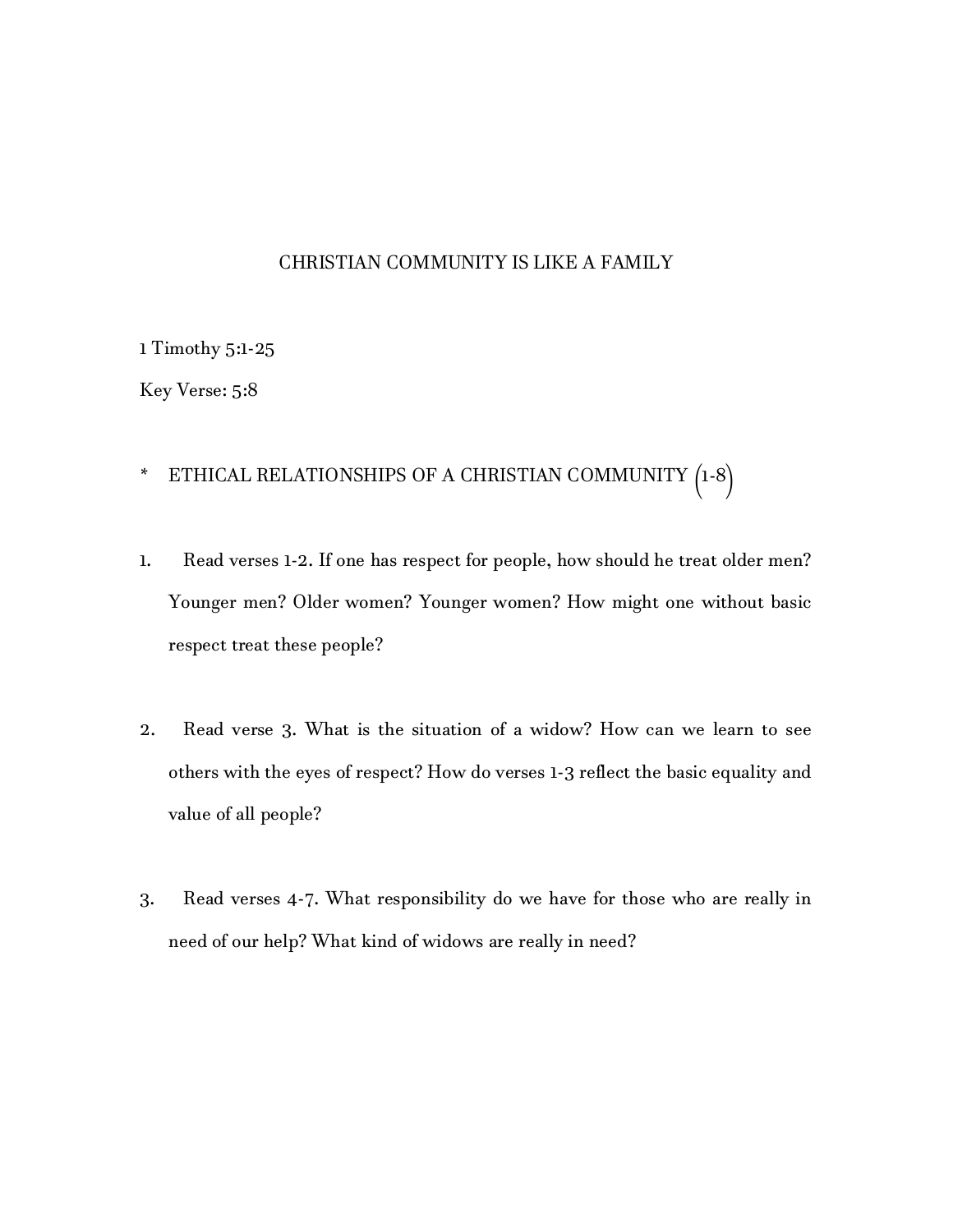- 4. What two ways are open to a widow? Where should she put her hope and how can she glorify God with her precious life? (What was the example of Anna in Luke 2:36-38?)
- 5. What kind of widow is dead even while she lives? Why does Paul say this?
- 6. Read verse 8. Who is our real family? (Mk 3:35) What responsibility do we have for weak or needy family members?

## \* THE ART OF REBUKING (9-25)

- 7. Read verses 9-10. What kind of widows qualify to be ordained as elders?
- 8. What warning does he give to younger widows? Why are such women especially vulnerable to temptation? (11-16) How does he counsel younger widows? Why? (14-16)
- 9. Read verses 17-19. Why are some elders worthy of double honor? What does this mean? How are accusations against elders to be dealt with?